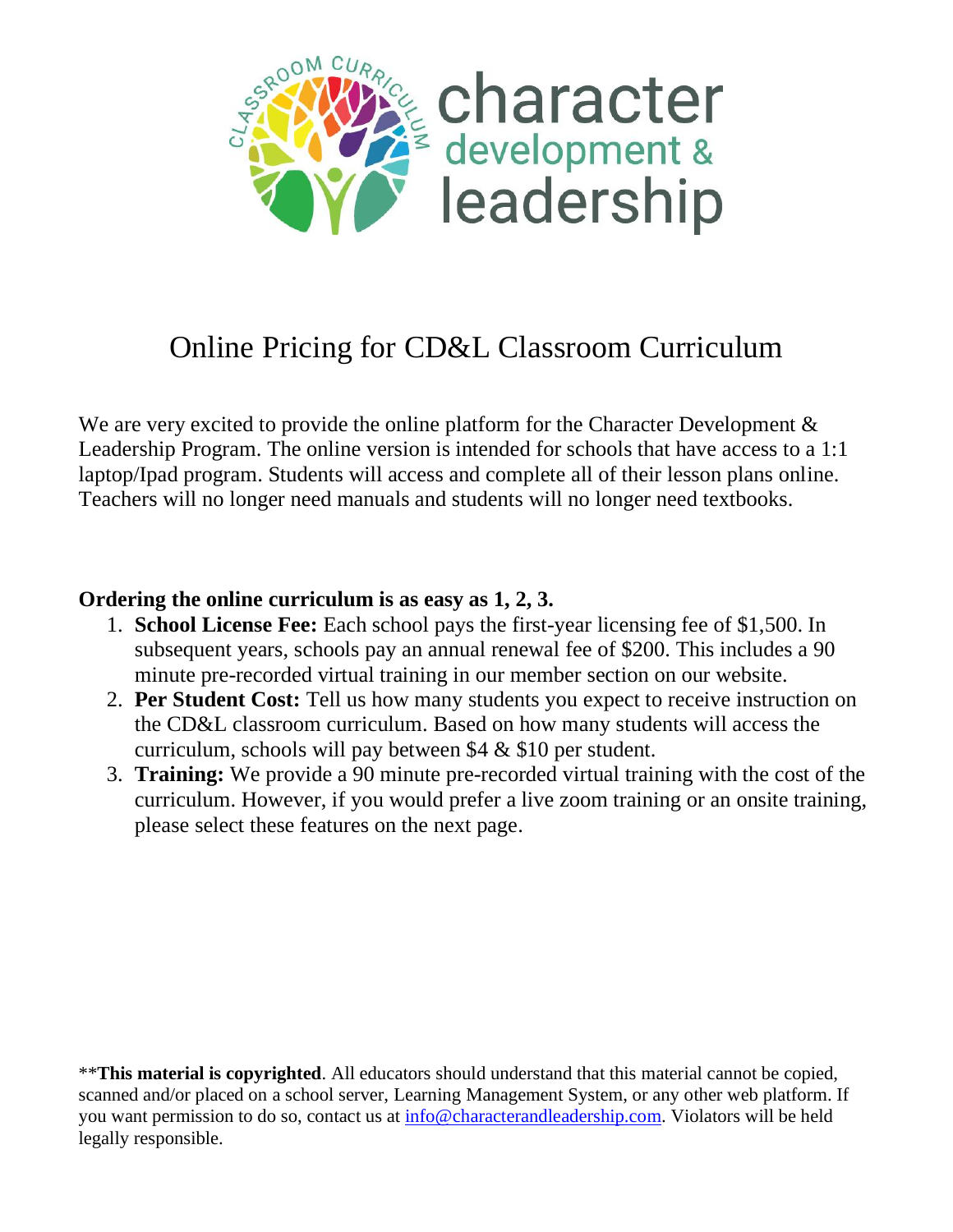### First Year School Online Platform Pricing

Federal ID # 20-0111539 7752 Clearwater Ct. – Williamsburg, MI 49690 Website: CharacterAndLeadership.com Email: [jhoedel@characterandleadership.com](mailto:jhoedel@characterandleadership.com) P: 231-938-4140 F: 231-938-4141

### **\*\*Curriculum Components (schools must order 1 & 2 while 3, 4 & 5 are optional)**

**01 School First-Year License** \$1,500 (includes all lessons and pre-recorded 90 minute training)

| 02 | <b>Cost Per Student</b> |                   |               | _ |  |
|----|-------------------------|-------------------|---------------|---|--|
|    |                         | *Cost Per Student | # of Students |   |  |

| $*Key$                              | <b>Cost Per Student</b> |
|-------------------------------------|-------------------------|
| 1-30 students                       | \$10                    |
| $31 - 99$ students                  | \$8                     |
| 100-250 students using CD&L Program | \$6                     |
| 251-999 students using CD&L Program | \$5                     |
| 1,000+ Students Using CD&L Program  | \$4                     |

| 03 | <b>Optional Zoom Staff Training</b> | \$500 |               |  |
|----|-------------------------------------|-------|---------------|--|
| 04 | <b>Optional Research Package</b>    | \$800 |               |  |
| 05 | <b>Role Model Poster Set</b>        | \$100 |               |  |
|    |                                     |       | Grand Total = |  |

#### **To order via credit card or purchase order, fill out the following information**

| Credit Card Type (circle) Visa Master Card Am Express PO# |                                     |
|-----------------------------------------------------------|-------------------------------------|
|                                                           | Expiration Date: __________________ |
|                                                           |                                     |
|                                                           |                                     |
|                                                           |                                     |